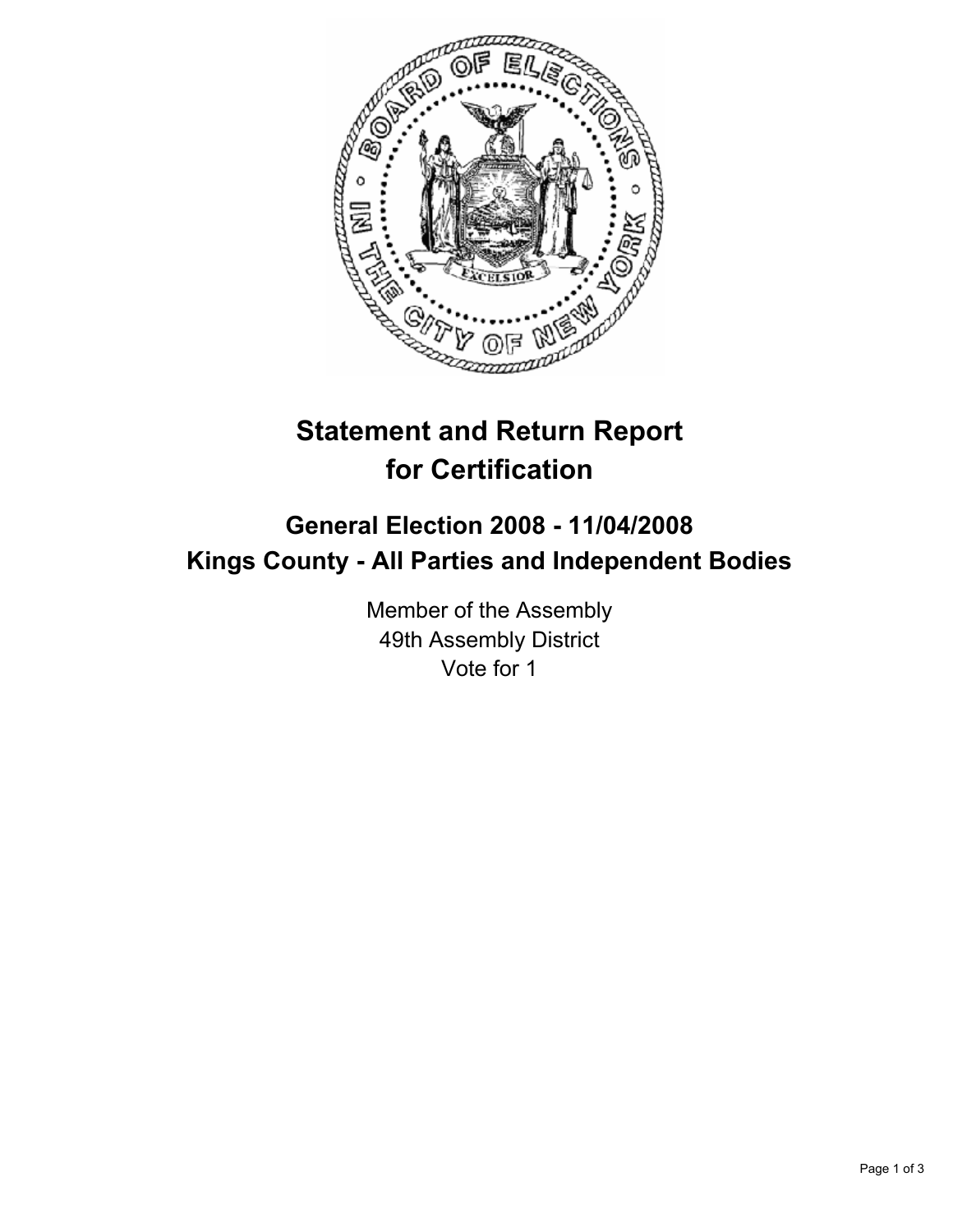

## **Assembly District 49**

| <b>PUBLIC COUNTER</b>                 | 22,609 |
|---------------------------------------|--------|
| <b>EMERGENCY</b>                      | 107    |
| ABSENTEE/MILITARY                     | 589    |
| AFFIDAVIT                             | 787    |
| <b>Total Ballots</b>                  | 24,214 |
| PETER J ABBATE JR. (DEMOCRATIC)       | 13,106 |
| LUCRETIA REGINA-POTTER (REPUBLICAN)   | 4,787  |
| LUCRETIA REGINA-POTTER (INDEPENDENCE) | 230    |
| LUCRETIA REGINA-POTTER (CONSERVATIVE) | 470    |
| PETER J ABBATE JR. (WORKING FAMILIES) | 928    |
| <b>Total Votes</b>                    | 19,521 |
| Unrecorded                            | 4.693  |